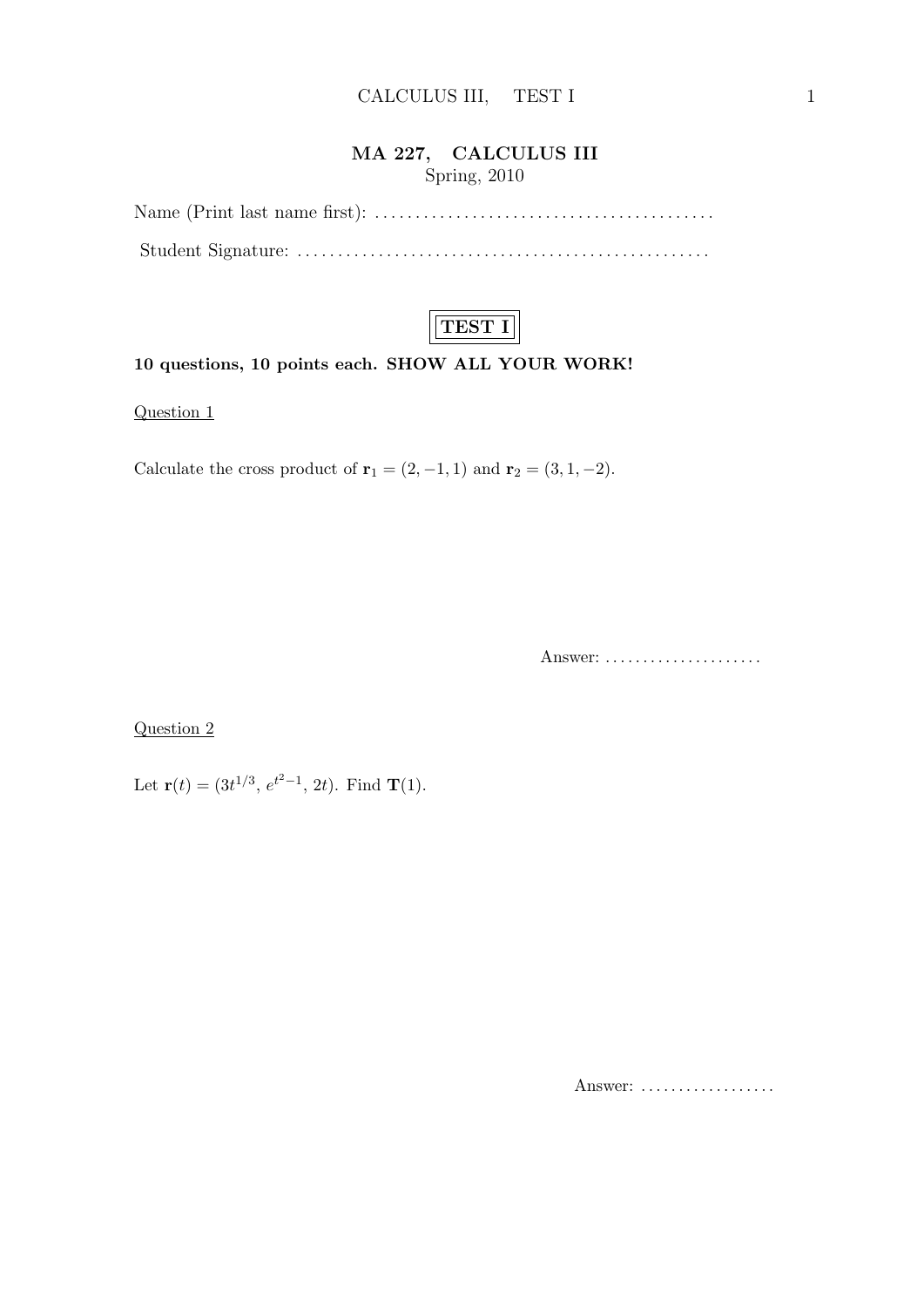Let  $\mathbf{r}(t) = (t^3, t-1, t^2)$ . Find normal plane at point  $t = 1$ .

Answer: ..................

## Question 4

Let  $\mathbf{r}(t) = (\cos(t), t, t^2)$ . Find curvature  $\kappa$  at point  $t = 0$ .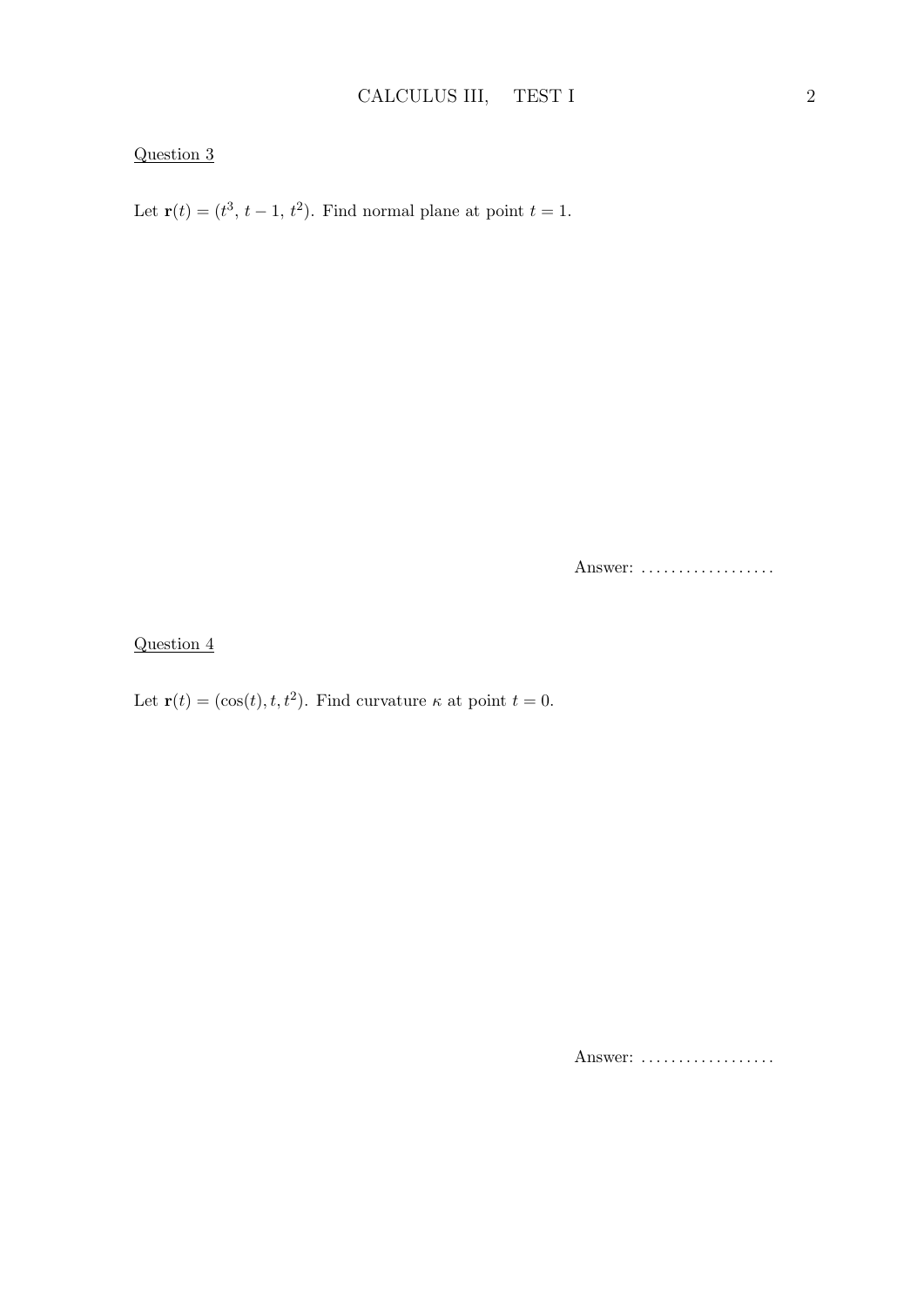Find the area of the parallelogram generated by the vectors  $(1, 2, -1)$  and  $(-1, 1, 2)$ .

Answer: ...................

Question 6

Find the equation of the plane containing the points  $(1, 2, 3)$ ,  $(1, 1, -1)$  and  $(-1, 2, 1)$ .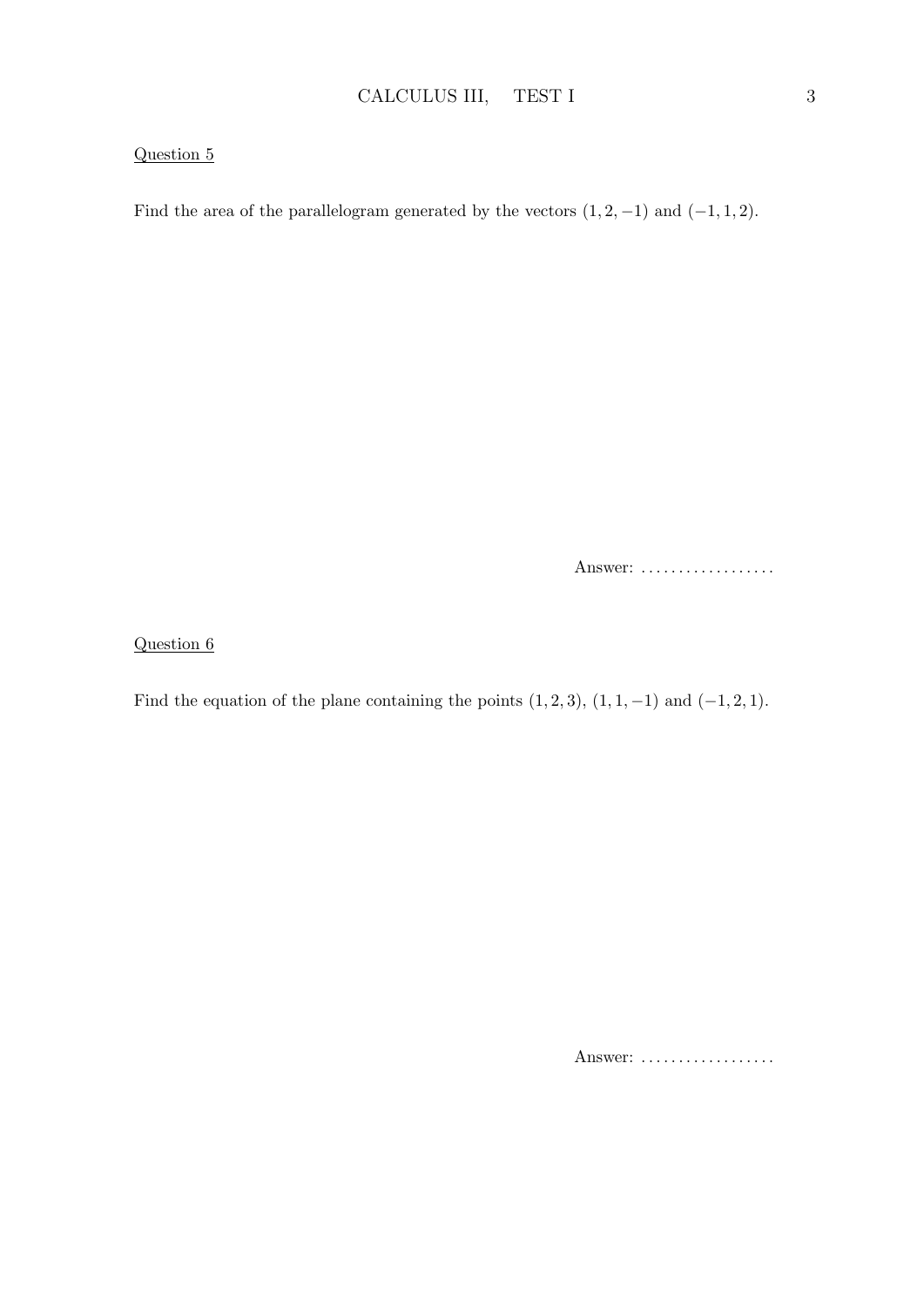A particle moves with position function  $\mathbf{r}(t) = (t, \sin(t), e^{-t})$ . Find velocity, acceleration and tangential and normal components of acceleration at point  $t = 0$ .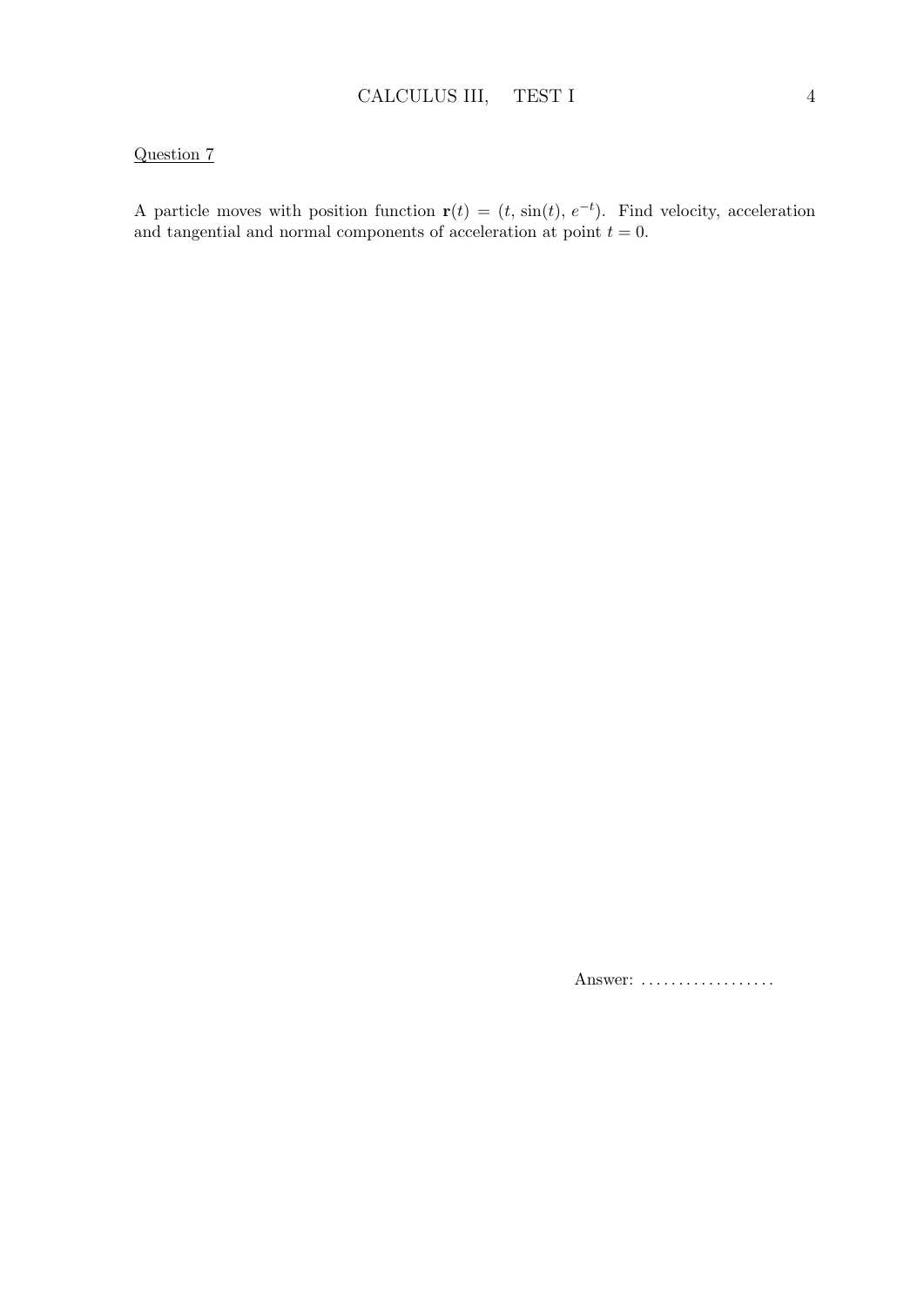Let  $f(x, y) = e^{x^2y} + y^2 \ln(x)$ . Find partial derivatives  $f'_x$  and  $f'_y$ .

Answer: ..................

#### Question 9

Let  $f(x, y) = x \cos(y) - x^2 y^3$ . Find all second partial derivatives:  $f''_{xx}$ ,  $f''_{xy}$ ,  $f''_{yy}$ .